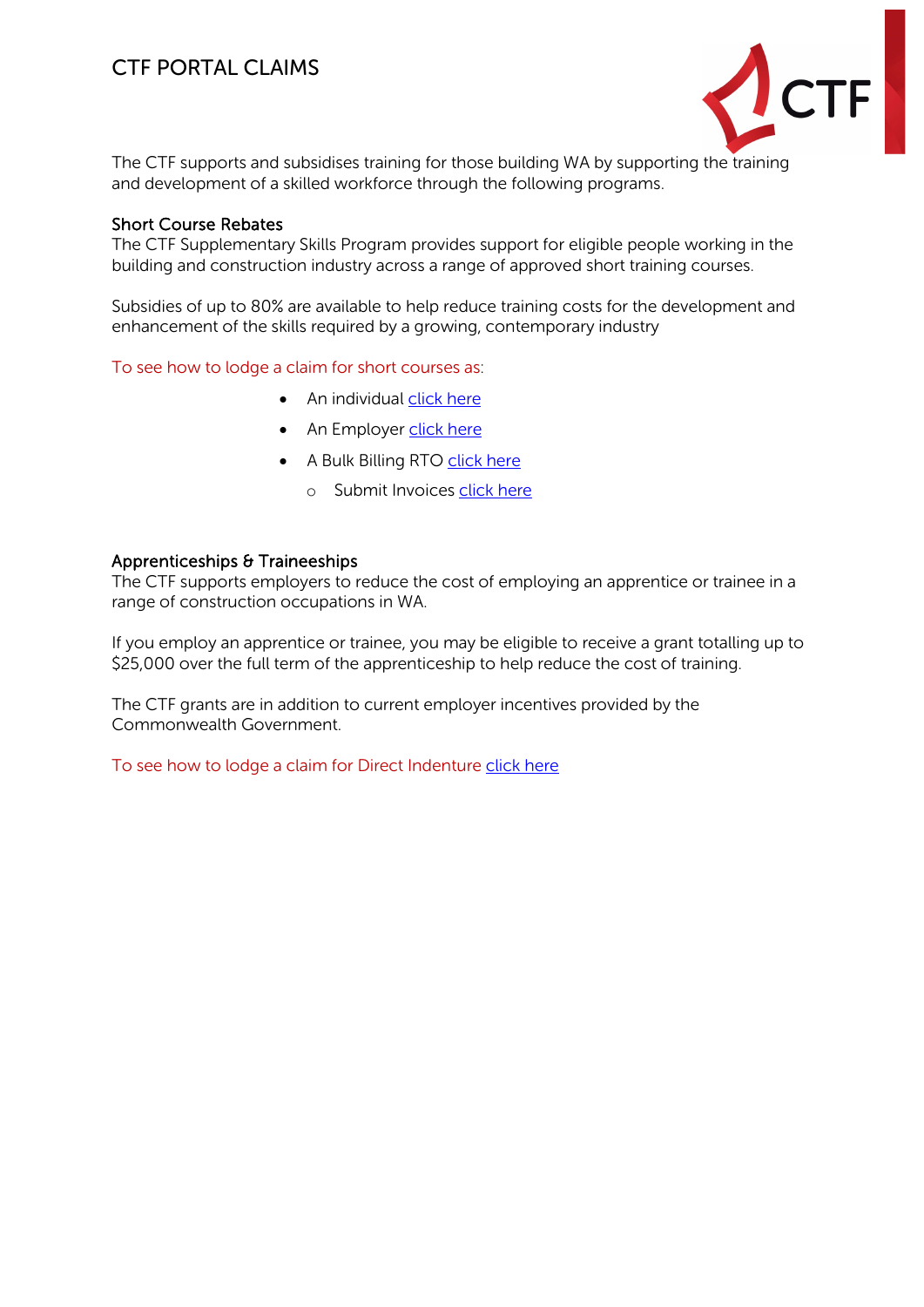

## SUPPLEMENTARY SKILLS (SHORT COURSE TRAINING) CLAIMING

#### <span id="page-1-0"></span>Individuals

## WHAT'S NEEDED TO MAKE A CLAIM

For claims to be paid within the 30 day time frame we require:

- o Course details such as course name, course dates, cost;
- o A job site or list of job sites including their location, site start and end dates, job role and contractor / employer or client details for jobs JUST prior to training;
- o Scanned copies of the paid invoice / receipt from the training provider and Statement of Attainment or Certificate
- o If unemployed an offer of employment letter

Please note lodging claims should only be done after successful course completion.

## LODGE CLAIM

After logging in to the portal Select Claims (from drop down or dashboard shortcuts).

1. Create Claim

Click Add Claim and select your employment status; click next

2. Course Details Enter in the details of the course; click next

#### 3. Survey Responses Select your Overall Satisfaction of the course and Skills gained for fields DO NOT ADD UNIT OF COMPETENCY: click next

#### 4. Job Site Details and Uploads

Job Site details for Employed and Self Employed \*CLICK ADD before uploading documents<sup>\*</sup>. Upload documents as required from the drop down list and upload one by one; click next

### 5. Declaration

The final step is accepting the declaration by ticking the box and clicking submit



Successful claims will be paid within 30 days from receiving all accurate documentation. Any queries on the status of a claim can be viewed in the portal under the claims view.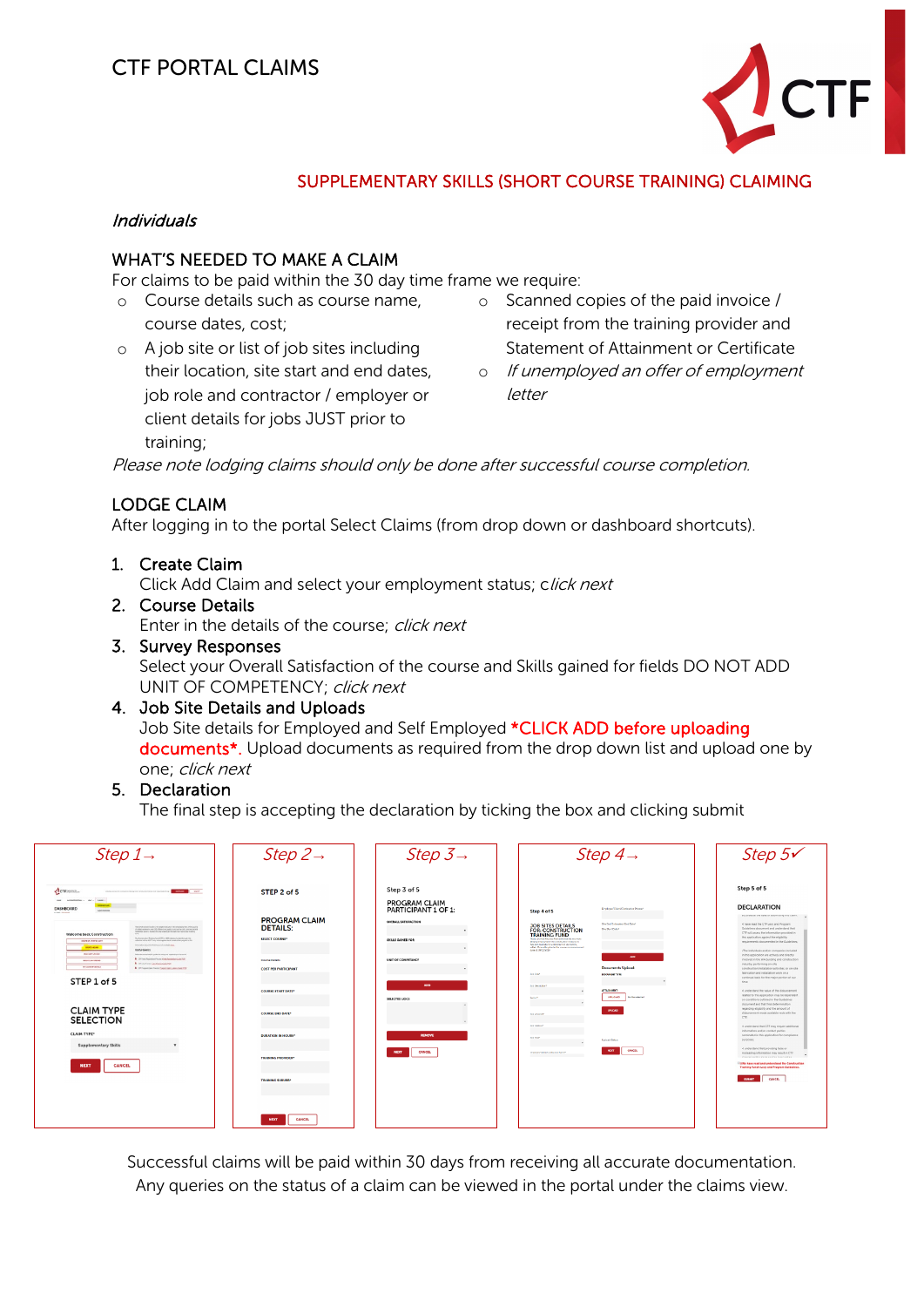# CTF PORTAL CLAIMS

## <span id="page-2-0"></span>Companies and Bulk Billers

## WHAT'S NEEDED TO MAKE A CLAIM

For claims to be paid within the 30 day time frame we require: Two or less employees or participants:

- o Course details such as course name, course dates, cost;
- o Employee or Participant details such as name, **email** (mandatory), date of birth;
- o Job site or list of job sites including the location, site start and end dates and

Three or more employees or participants:

- o Course details such as course name, course dates, cost;
- o Supplementary Skills PCP bulk upload template (can be downloaded from claims page in portal). Complete this spreadsheet PRIOR to creating a claim. Details required include Employee or Participant details such as name, **email**

contractor / employer or client details for jobs JUST prior to training;

o Scanned copies of the paid invoice / receipt and Statement of Attainment or Certificate (employers only)

(mandatory), date of birth, Job site or list of job sites including the location, site start and end dates, job role and contractor / employer or client details for jobs JUST prior to training;

o Scanned copies of the paid invoice / receipt and Statement of Attainment or Certificate (employers only)

Please note lodging claims should only be done after successful course completion.

## LODGE CLAIM

After logging in to the portal Select Claims (from drop down or dashboard shortcuts).

1. Create Claim

Click Add Claim selecting Supplementary Skills from the drop down; click next

- 2. Course Details Enter in the details of the course; click next
- 3. Participant Details and Survey Results
	- o 2 or less participants: Search or Create employee or participant
	- o 3 or more participants: upload PCP bulk upload spreadsheet
	- o DO NOT COMPLETE OR ADD UNIT OF COMPETANCY; click next
- 4. Job Site Details and Uploads where 2 or Less Participants ONLY Job Site details \*CLICK ADD before uploading documents\*. Upload documents as required from the drop down list and upload one by one; click next
- 5. Declaration

The final step is accepting the declaration by ticking the box and clicking submit



Successful claims will be paid within 30 days from receiving all accurate documentation. Any queries on the status of a claim can be viewed in the portal under the claims view.

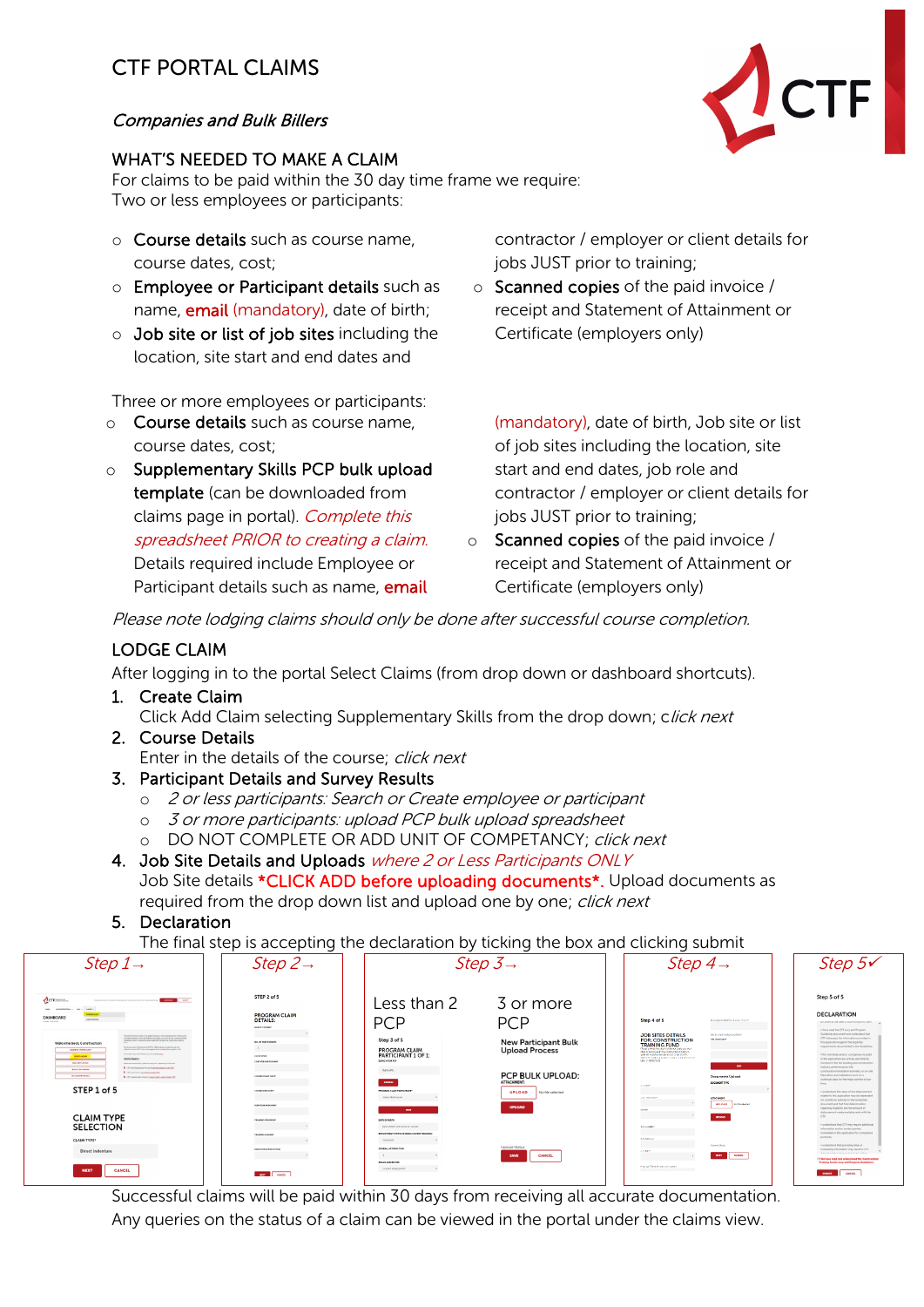

<span id="page-3-0"></span>Once notified by the CTF that your claim has been Authorised and a request for an invoice is made log back into the company's portal account.

Ensure the invoice is ready to be uploaded. PDF is preferable.

## 1. Go to Invoicing

Claims drop down, select Claim Invoicing

#### 2. Tick claim/s

Tick box/boxes of claim/s for invoice upload

#### 3. Invoice Detail and Upload

Submit invoice button will ask for invoice details and upload of invoice

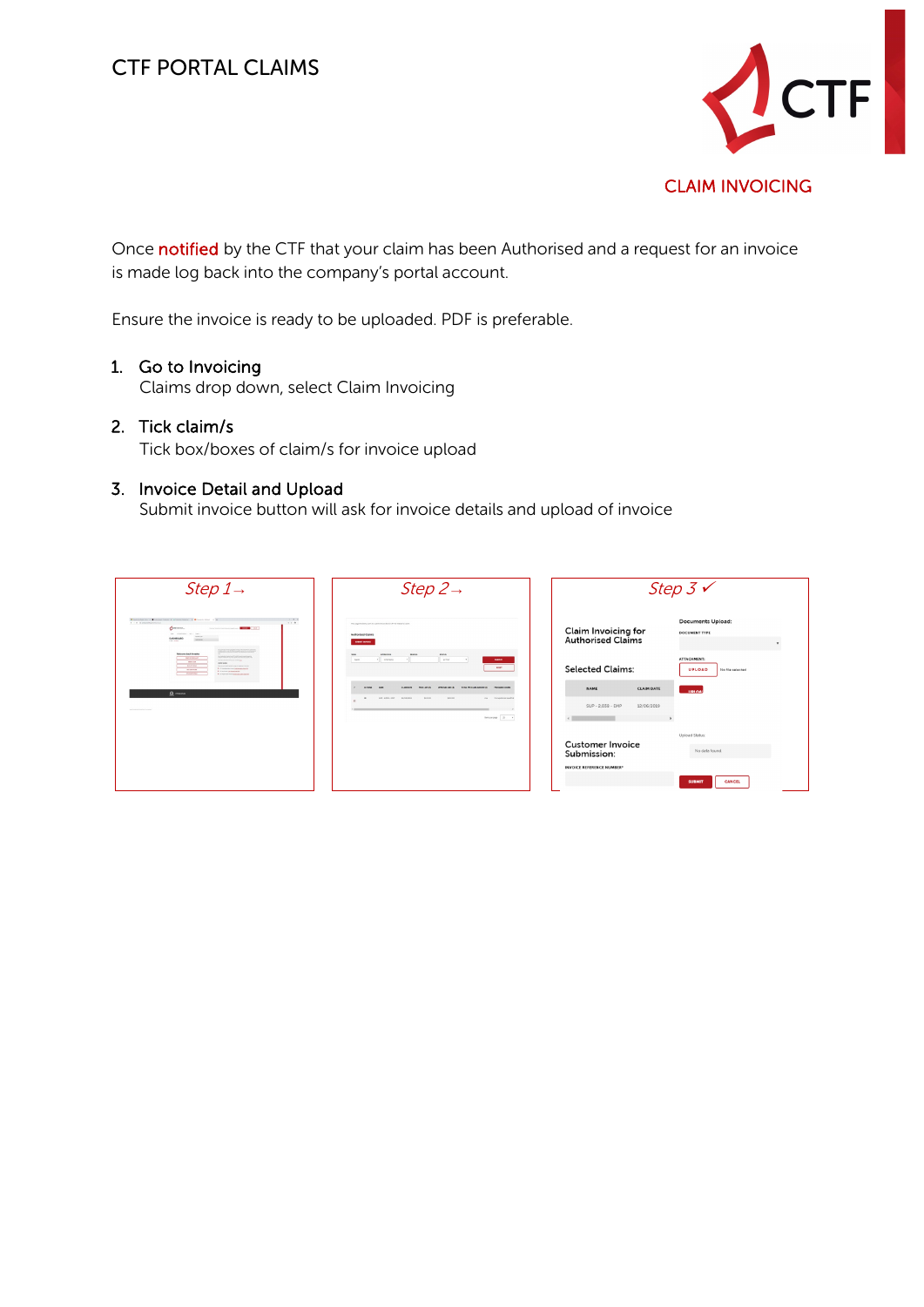

## DIRECT INDENTURE (APPRENTICESHIP) CLAIMING

### <span id="page-4-0"></span>WHAT'S NEEDED TO MAKE A CLAIM

For claims to be paid within the 30 day time frame we require:

- o Apprentice / Trainee must have completed at least 6 months;
- o Copy of current apprentice/trainee payslip or payslip from period claiming i.e. instalment due December 2019, payslip must be from December 2019.
	- Work history details, where required, that demonstrates sites the apprentice has been on

#### CREATE CLAIM

After logging in to the portal Select Claims (from drop down or dashboard shortcuts).

#### 1. Create Claim

Click Add Claim selecting Direct Indenture from the drop down. Click next;

2. Select apprentice / trainee

Select person from drop down list\* and Employment term . Click next;

- 3. No action required Click next
- 4. Upload and/or Work History (if applicable)

No work history required: Upload payslip

a. Work History required. Complete fields to demonstrate onsite works of apprentice for period nominated in portal

#### 5. Declaration

The final step is accepting the declaration by ticking the box and clicking submit

| Step $1 \rightarrow$                                                                                                                                                                                                                                                                                                                                                                                                                                                                                                                                                                                          | Step $2\rightarrow$                                                                                                                                         |                                                                       | Step $3\rightarrow$                                                                                                                              | Step 4 $\rightarrow$                                                                                              |                                                                                                                                                                                                                     | Step $5\checkmark$                                                                                                                                                                                                                                                                                                                                                                                                                                                                                                                                                                                                                                                                                                                           |
|---------------------------------------------------------------------------------------------------------------------------------------------------------------------------------------------------------------------------------------------------------------------------------------------------------------------------------------------------------------------------------------------------------------------------------------------------------------------------------------------------------------------------------------------------------------------------------------------------------------|-------------------------------------------------------------------------------------------------------------------------------------------------------------|-----------------------------------------------------------------------|--------------------------------------------------------------------------------------------------------------------------------------------------|-------------------------------------------------------------------------------------------------------------------|---------------------------------------------------------------------------------------------------------------------------------------------------------------------------------------------------------------------|----------------------------------------------------------------------------------------------------------------------------------------------------------------------------------------------------------------------------------------------------------------------------------------------------------------------------------------------------------------------------------------------------------------------------------------------------------------------------------------------------------------------------------------------------------------------------------------------------------------------------------------------------------------------------------------------------------------------------------------------|
|                                                                                                                                                                                                                                                                                                                                                                                                                                                                                                                                                                                                               |                                                                                                                                                             |                                                                       |                                                                                                                                                  | Non Work<br>history                                                                                               | <b>Work history</b>                                                                                                                                                                                                 |                                                                                                                                                                                                                                                                                                                                                                                                                                                                                                                                                                                                                                                                                                                                              |
| $A$ creassan<br><b>Commercial Commercial</b><br>experienced comparative control<br>and arrestsman and closer.<br><b>DASHBOARD</b>                                                                                                                                                                                                                                                                                                                                                                                                                                                                             | STEP 2 of 5<br><b>NOMINAL TERM</b>                                                                                                                          |                                                                       | Step 3 of 5<br>Confirmation Screen Only - Please ensure the below                                                                                | Step 4 of 5                                                                                                       | Step 4 of 5<br><b>WORK HISTORY</b>                                                                                                                                                                                  | Step 5 of 5<br><b>DECLARATION</b>                                                                                                                                                                                                                                                                                                                                                                                                                                                                                                                                                                                                                                                                                                            |
| <b>KIND STATE</b><br>The Christian American Program and Christian American Christmas<br>Welcome back Construction<br>the communities from the tracket of the relationship by a state company and the state of the first state of the state of the state of the state of the state of the state of the state of the state of the state of the state<br>ODDESIGNATIONS<br><b>FRANK AND THE RESIDENCE</b><br><b>MARINE</b><br><b>Undulfalder</b><br><b>MALEFRON</b><br>The amplitude to a property of the con-<br>The construction of the company of the<br><b>NATIONAL ANGEL</b><br><b>A income potencially</b> | <b>PROGRAM CLAIM</b><br><b>DETAILS:</b><br>APPRENTICESHIP<br>Apprenticeship for Amadea<br>$\mathbf{v}$                                                      | 36 Months<br><b>COMMENCED DATE</b><br>01/10/2018                      | participant is the correct claimant and click 'Next'.<br><b>PROGRAM CLAIM</b><br><b>PARTICIPANT 1 OF 1:</b><br><b>PROGRAM CLAIM PARTICIPANT*</b> | <b>Documents Upload:</b><br>DOCUMENT THRE<br>Paystip<br>ATTACHMENT:<br>UPLOAD<br>No file selected<br><b>UROAD</b> | <b>DETAILS FOR:</b><br>Work Hatory requirement for first instalment Table 6<br>Months only the first installment due defail a<br><b>DEALERS</b><br>Month <sup>e</sup><br>Vert 1 14 S A<br>$\mathbf{v}$ $\mathbf{v}$ | INVESTIGATION OF THE REPORT OF DEMONSTRATION CONTINUES.<br>. I have read the CTF Levy and Program<br>Californies document and understand that<br>CTF will assess the information provided in<br>this application against the eligibility<br>requirements documented in the Quidelines;<br>·The individuals and/or companies included<br>in this application are actively and directly                                                                                                                                                                                                                                                                                                                                                        |
| <b>Warner Blue</b><br>The continues then from the party department of<br>STEP 1 of 5                                                                                                                                                                                                                                                                                                                                                                                                                                                                                                                          | <b>ENPLOYMENT TERM</b><br>START DATE: 1/10/2018 - END DATE: Current T                                                                                       | PROVISIONAL FIRST AMOUNT (\$)<br>\$1,417.00                           | DATE OF BIRTH                                                                                                                                    | Upload Status:                                                                                                    | Mad Frequent<br>Contractor:<br>Northern<br>Contractor                                                                                                                                                               | involved in the WA building and construction<br>industry, performing on-site<br>construction/installation activities: or on-site<br>fabrication and installation work on a<br>continual basis for the major portion of our<br>tree                                                                                                                                                                                                                                                                                                                                                                                                                                                                                                           |
| <b>CLAIM TYPE</b><br><b>SELECTION</b><br><b>CLAIM TYPE*</b><br><b>Direct Indenture</b><br><b>CANCEL</b><br><b>NEXT</b>                                                                                                                                                                                                                                                                                                                                                                                                                                                                                        | Apprenticeship Information:<br><b>TRS CONTRACT NUMBER</b><br>12345641<br><b>APPRENTICE</b><br><b>PROGRAM/COURSE</b><br>AP00050 PLUMBING AND GASFITTING 2018 | PROVISIONAL FIRST PAID (\$)<br>\$0.00<br><b>CANCEL</b><br><b>NEXT</b> | CANCEL<br><b>NEXT</b>                                                                                                                            | <b>HEY CAVES</b>                                                                                                  | Stelland #<br>$\sim$ 400 $^\circ$<br>Documents Upload:<br><b>BOOMBATTING</b><br>armar against.<br>UPLOAD No financial<br>--<br><b>URORD</b>                                                                         | . I understand the value of the disbursement<br>related to this application may be dependent<br>on conditions outlined in the Guidelines<br>document and that final determination<br>regarding eligibility and the amount of<br>disbursement made available rests with the<br>CTD.<br>«I understand that CTF may require additional<br>information and/or contact parties<br>nominated in this application for compliance<br>purposes:<br>«I understand that providing false or<br>misleading information may result in CTF.<br>. When the state of the constitution of the state of the state in the state of<br>Tytes have read and understood the Construction<br>Training Fund's Lovy and Program Guidelines.<br><b>SUBART</b><br>CANCEL |

Successful claims will be paid within 30 days from receiving all accurate documentation. Any queries on the status of a claim can be viewed in the portal under the claims view.

\*If your apprentice or trainee does not appear in the list Apprenticeship field please contact the CTF offices (9244 0100).